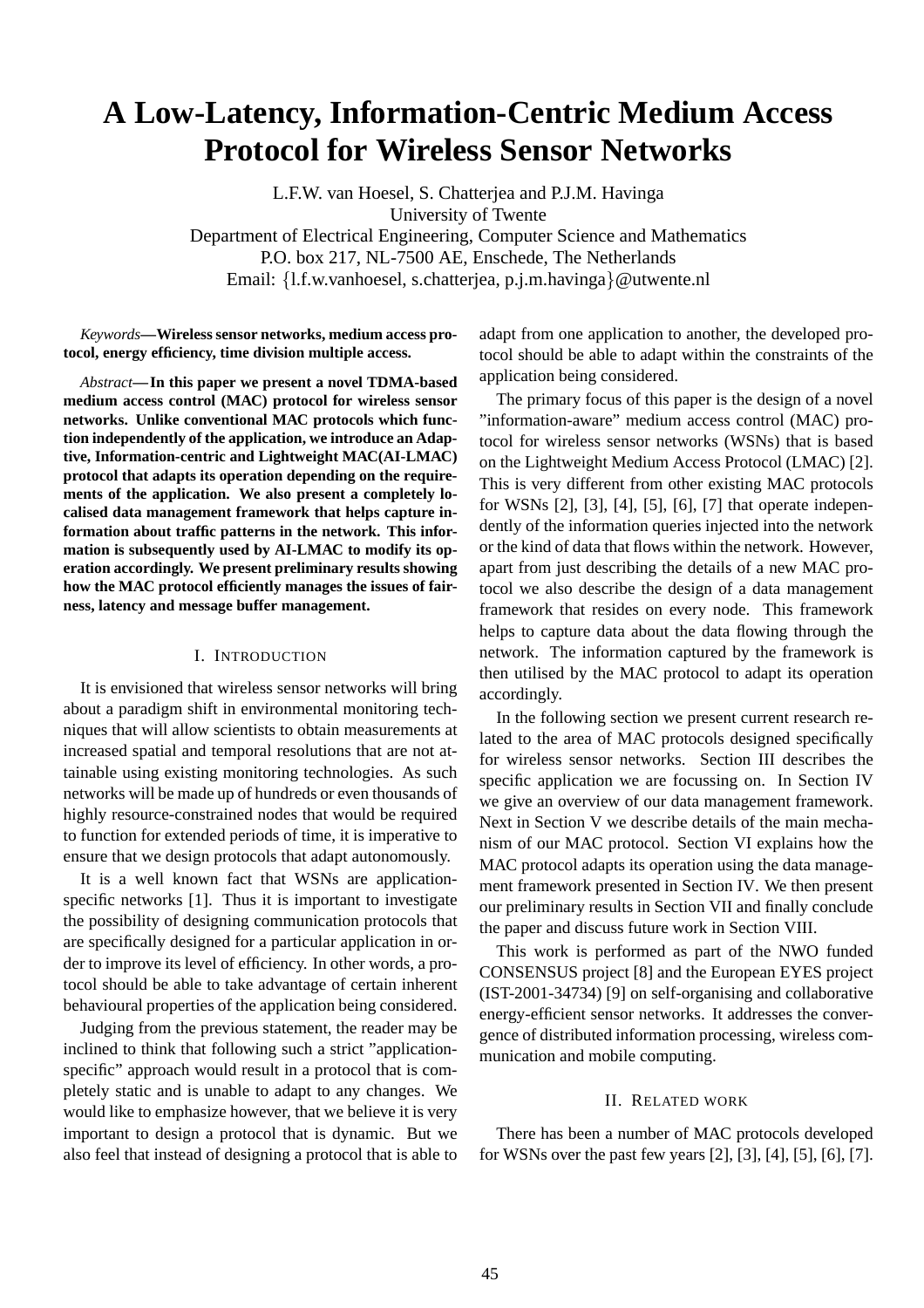We only highlight some of the more prominent protocols here due to space limitation. Sensor-MAC (SMAC) [3] reduces energy consumption by reducing the duty cycle of a sensor node. This is done by following a periodic active/sleep schedule that is fixed. Nodes turn off their radio during sleep periods and turn it on while receiving or transmitting. As SMAC uses a fixed duty cycle, it is unable to adapt its operation to varying traffic rates. Timeout-MAC (TMAC) [4] improves on SMAC by using an adaptive duty cycle thus adapting automatically to traffic fluctuations. However, due to its aggressive power-down policy, nodes often go to sleep too early, thus decreasing throughput and increasing latency [10].

Data-gathering MAC (DMAC) [5] also uses an adaptive duty cycle where the wake up schedule depends on the depth of a node in the data gathering tree. Additionally, it provides a low source-to-sink latency. However, it does not take fairness into account. Thus the duty cycle assigned to a certain child node may not be proportional to the amount of data it needs to transmit when compared to another child of its parent node, i.e. a sibling node.

[6] does take fairness into consideration by introducing a rate control mechanism. It defines fairness as giving every node in the network an equal opportunity to transmit its data. We however, are not interested in having all nodes transmit data simultaneously. Since we are considering a heterogeneous network where queries injected will be distributed both in the spatial and temporal sense, we define fairness as follows: *"Only nodes which are able to service an incoming query or nodes which have children which can service a particular query should be given the chance to transmit their data. Nodes which are not involved should be given lower priority. Thus the priority given to a node is directly proportional to the amount of data a node is expected to transmit."* This is only a general definition of how we interpret fairness. More specifically, our mechanism uses what is known as "2-Dimensional" fairness.

Unlike [6] which uses the analogy of *"metering traffic onto a freeway where each node generating data is like cars trying to enter"*, our mechanism on the other hand dynamically changes the "number of lanes" in the freeway to accommodate varying data traffic rates. Like AI-LMAC, the traffic-adaptive medium access protocol (TRAMA) [7] uses a TDMA-based communication scheme that is able to adapt to actual traffic conditions. However, although TRAMA achieves high channel utilisation, it does so at the expense of considerable latency and high algorithmic complexity. It also fails to address the issue of fairness.

While some of the protocols mentioned above are able to adapt their operation to varying data traffic rates, none of them makes use of any knowledge of the actual application they are being used for. In other words the MAC layer is completely independent of the application running above it. Recently however, members of the database research community have realised the importance of influencing the MAC protocol using information from queries injected into the network. TAG [11] for instance performs some sort of communication scheduling using inputs from the query that helps to reduce the burden placed on the underlying MAC. The scheduling mechanism decides when the MAC should be operational, i.e. listening or transmitting. At other times the radio is put to sleep. [12] describes a Data Transmission Algebra (DTA) that uses query scheduling to reduce collisions at the MAC layer. However, in the event that the schedule is unable to avoid collisions, they are handled at the MAC layer.

In both instances, there is a scheduling mechanism based on an incoming query or data that decides when to turn the MAC **on** or **off**. The MAC continues its normal operation during its active period, e.g. it could still be prone to collisions. However, the likelihood of collisions occurring is reduced. While we have encountered communication schemes which basically only turn the MAC on or off, we have not encountered any schemes in the current literature that will actually modify the operation of the MAC itself.

We introduce a framework that improves on current cross-layer optimisation methods by going a step further than simply switching the MAC on or off by allowing the MAC itself to adapt its own operation depending on the query and data flowing within the network.

## III. APPLICATION CONSIDERED

As we take an application-specific approach to protocol design, we give an overview of the application we are currently considering. This would enable us to justify certain assumptions that we make about the network in view of the application at hand and we also describe the related implications in terms of design requirements.

Our primary focus is to setup a WSN that will be used for environmental monitoring. Environmentalists would like to deploy sensor nodes over a large geographical area in order to monitor certain parameters of the physical environment such as temperature, solar radiation, air pressure and rainfall. At the same time, they would be taking satellite images of the area during specific times. As information obtained from satellite images may be distorted at times due to unfavourable weather conditions, the idea is to collect ground data using the sensor nodes. This ground data can subsequently be used to verify readings obtained from the satellite. Also as satellite images are only taken a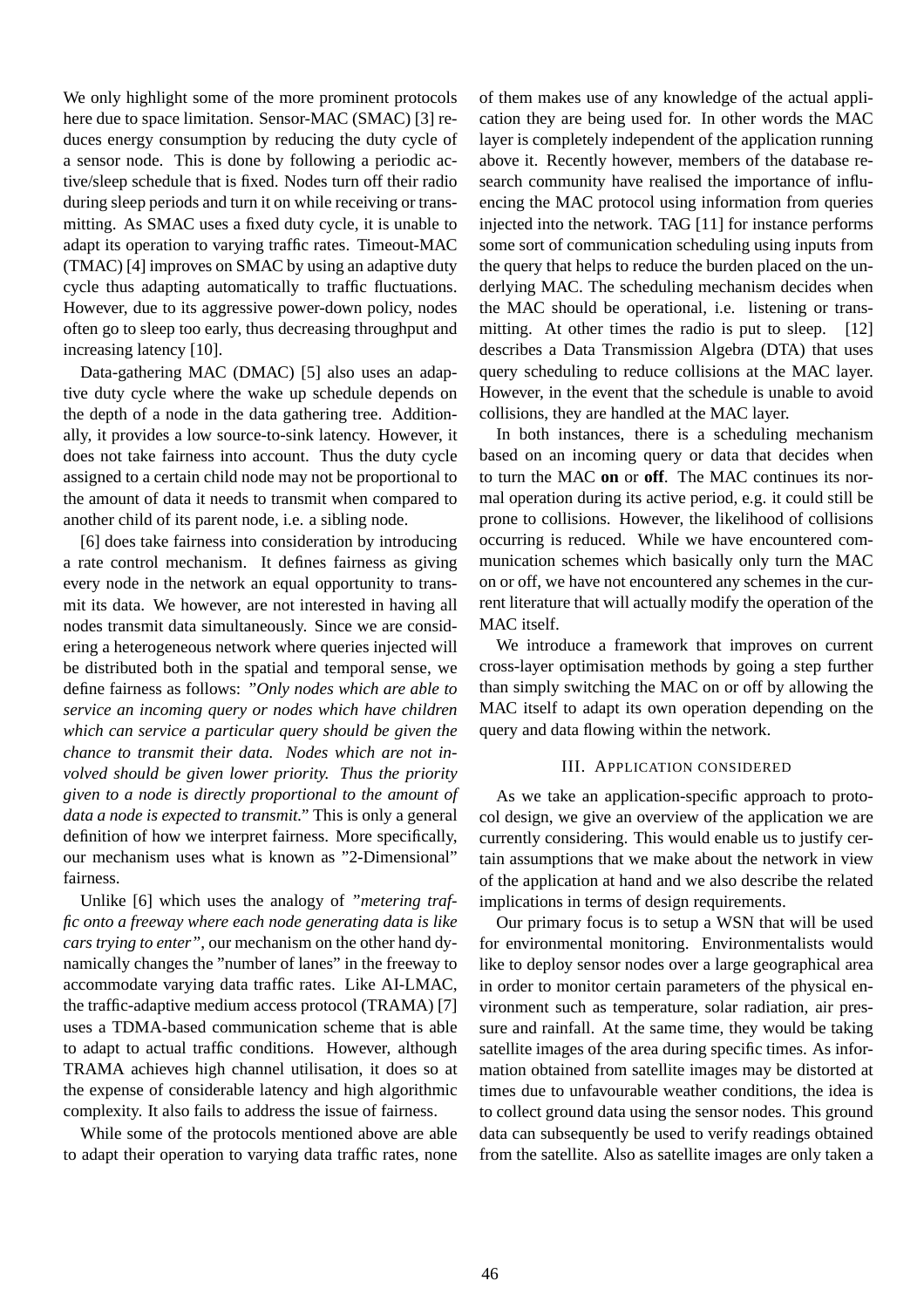couple of times a day it is impossible to obtain readings throughout the whole day. Thus instead of performing interpolation to estimate intermediate conditions, sensor nodes would be used to obtain readings of higher temporal resolution.

We assume a dense network where all node locations are fixed during deployment. The network consists of heterogeneous nodes where different nodes may have different sensors attached to them. Nodes (with even new sensor types) may be added to or removed from the network at any time.

We envision the scenario where different environmentalists with slightly different research interests access the same network. Thus, they inject different queries as they are interested in different data sets. In other words the sensor network is primarily used as a tool for gathering data. This means that there could be some overlaps of certain parts of multiple queries (both in the spatial and temporal sense) that may be injected into the network at any single point of time. An implication would be that even though data may not be generated at very high rates (e.g. certain parameters may change very gradually) a large number of queries could be expected to be active within the network simultaneously. Also it may be possible that certain queries generate very high data rates in certain parts of the network while other parts can be relatively inactive.

Thus it is important that the architecture adapts continuously to incoming queries and data e.g. parts of the network which are generating more data should work more actively than other inactive parts so that data can be relayed to the root node with lower latency. For example, we illustrate in Section VII that it would not be a good idea to have a MAC where nodes have static duty cycles. Instead a node should be able to dynamically change its duty cycle depending on the amount of data that is flowing through the network and when and where it is flowing.

In order for the architecture to adapt dynamically, it is essential to know the expected data that will be generated for a particular query that is injected into the network. To handle the task of processing queries and making more sense of the queries and data flowing through the network, we propose the creation of a data management framework as shown in the following section.

# IV. DESCRIPTION OF DATA MANAGEMENT FRAMEWORK

In this section we introduce a Data Distribution Table (DDT) built into the framework that helps make deductions about the kind of data traffic that can be expected depending on the query injected into the network and the distribution of the data that is being generated.



Fig. 1. Format of the Data Distribution Table

Once a node receives a query it looks up its Data Distribution Tables (DDTs) to deduce how many of its children are going to respond to the particular query. Every node maintains its own set of DDTs each of which is a table representing a particular type of sensor that is present within its set of child nodes. So if for instance a node and its children possess temperature and air pressure sensors, then the node would have two separate DDTs. A DDT is built over time by monitoring the data that flows through it. In other words, statistics about the data flowing through the network is collected without incurring any extra overhead. It is simply based on the data that already needs to flow from the leaf nodes to the root. Thus statistics are collected using only locally available information.

Upon receiving a reading from a child node, the parent node updates the entry in the appropriate DDT depending on a number of variables: the type of sensor that originally generated the reading, the region where the reading originated from and the value of the reading itself. Additionally, the DDT also keeps track of the maximum and minimum readings obtained and also which particular immediate neighbour sent it the reading. As shown in Figure 1, apart from the first three columns of a DDT, the remaining columns contain the number of readings received that fall within a particular range.

It is important to highlight that the numbers or rather the "count" found in the DDT is not simply a count of the total number of children a node has. It only includes the number of active children. By active children, we are solely referring to the number of nodes that are actually involved in servicing a particular query. Knowledge of the number of active children for a certain query would help in making rough estimates on how much data can be expected and this information can then be used to adapt the various components of the WSN architecture accordingly.

Using the information collected in the DDT, components of the WSN can also change their operation to adapt to varying query dynamics. Query dynamics refer to the situation when the number of queries passing through a particular node at any point of time varies. We mentioned earlier that we expect multiple queries to be injected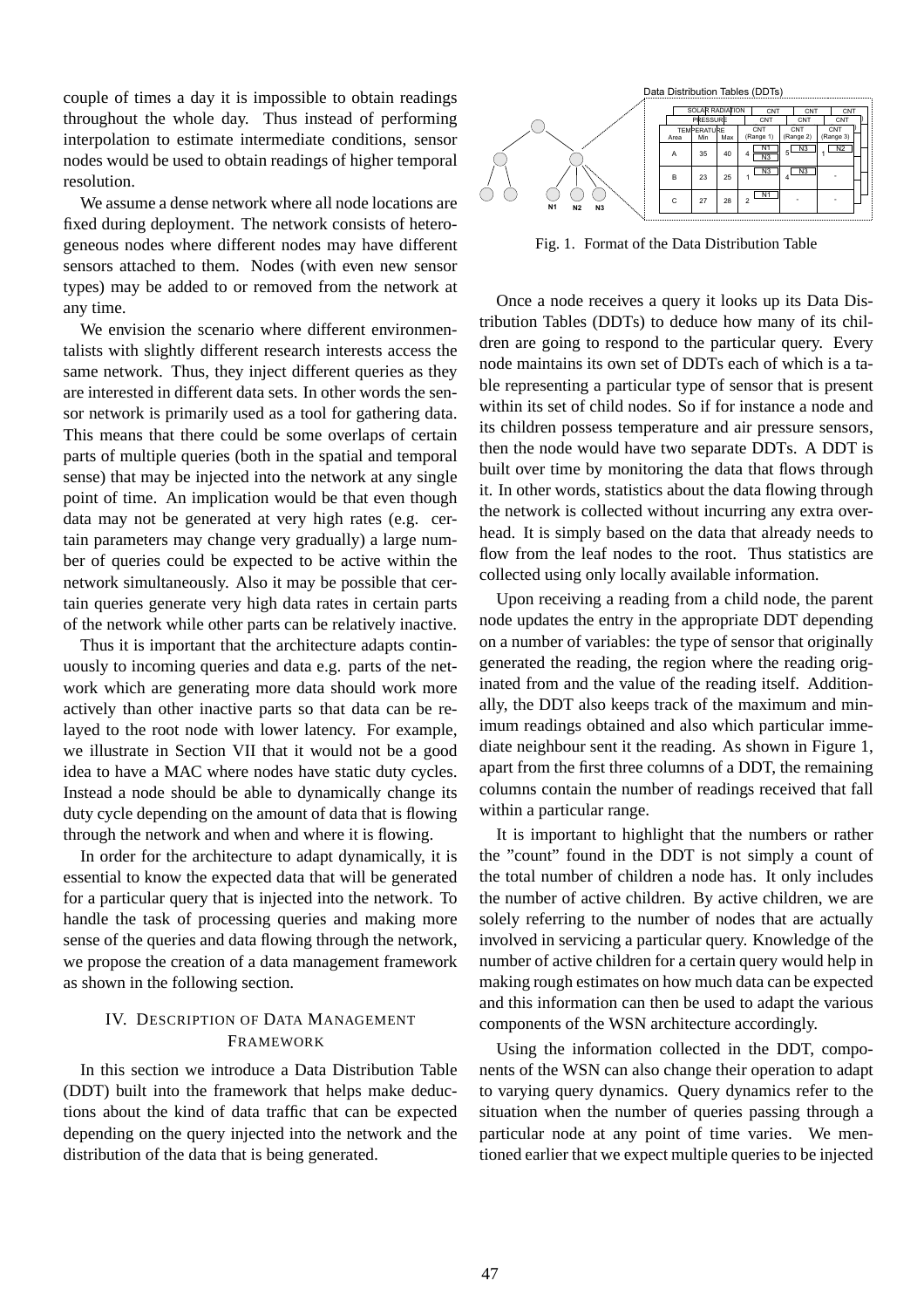into the network distributed both spatially and temporally. Thus the MAC protocol can adapt its operation based on a not just a single query but based on the net requirements of all queries being served at a certain point of time.

# V. DESIGN OF AI-LMAC

The Adaptive and Information-aware, Lightweight Medium Access Protocol (AI-LMAC) is a TDMA-based protocol that is an adaptive and information-aware version of the LMAC protocol [2].

Time is divided into *time slots*, which nodes can use to transfer data without having to contend for the medium or having to deal with energy wasting collisions during transmissions. A time slot consists of two parts: the Control Message (CM) –which is always transmitted by a node in the time slot(s) it controls– (see Section V-A) and the Data Message (DM), which contains the higher protocol layer data. The CM has a fixed length and contains control information. The DM can have a length up to the end of the time slot or can even be ommitted when the node has no data to send. For energy-efficiency reasons, nodes will turn-off their energy consuming transceiver when they are not the intended receivers of a DM, or when the transmission of a DM has finished before the end of the time slot. To be able to maintain the protocol, nodes will always listen to CMs of their neighbouring nodes.

To limit the number of time slots necessary in the network, we allow time slots to be reused at a non-interfering distance. Unlike traditional TDMA-based systems, the time slots in AI-LMAC are not divided among nodes by a central manager. Instead, the nodes use an algorithm that is based on local information only to choose time slots to control. Every node transmits a table in the CM that specifies which time slots the node considers to be occupied by itself and its one-hop neighbour nodes. This information can be efficiently encoded by a number of bits equal to the number of time slots in a frame. A node can occupy the appropriate slots when the required number of slots is considered to be free by all its neighbours. This method ensures that a time slot is only reused after at least three hops and that no collisions will occur. In fact, most MAC protocols ensure a simular distance between simultaneous transmissions. For example, in the SMAC protocol, this distance is assured by the exchange of RTS- and CTS-messages [3].

Fig. 2 gives an example of how a new node in the network can pick a time slot after it has discovered all its neighbours. When a node picks a time slot to control, it will control the same time slot in consequetive frames. Currently, we are considering frames of 32 time slots. Note that nodes will only use their own time slots to transmit data to their neighbouring nodes.



Fig. 2. A new active node in the network can pick a time slot when it has discovered all its neighbour nodes

In the AI-LMAC protocol, nodes are allowed to control multiple time slots in a frame. To ensure a connected network, every node controls a minimum of one time slot.

#### *A. Control Message of AI-LMAC*

The Control Message has a fixed size and is used for several purposes. It carries the ID of the time slot controller, it indicates the distance of the node to the gateway in hops for simple routing to a gateway in the network, it addresses the intended receiver(s) of the Data Message, it reports the length of the DM and it carries acknowledgements to successfully received messages.

The control data will also be used to maintain synchronisation between the nodes and therefore the nodes also transmit the sequence number of their time slot in the frame. The transmission of the control data is carefully timed by the nodes, although we do not assume that the nodes have clocks with high accuracy. We assume that the clock drift is negligible in a single frame, even for clocks with low accuracy.

All neighbouring nodes will ensure they receive the control messages of their neighbouring nodes. When a node is not addressed in that message or the message is not addressed as a broadcast message, the nodes will switch off their power consuming transceivers only to wake up at the next time slot.

#### *B. Network setup*

When nodes are powered on, they are all unsynchronised. Also nodes are unaware of the number of slots they need to control. In order to get synchronised, the gateway takes the initiative to start controlling a time slot. The control messages of the gateway are received by its onehop neighbours. These neighbours then synchronise their clocks to the gateway. After one frame, the one-hop neighbours are aware of all time slots that are owned by possible multiple gateways in their reception range. Next, the recently synchronised nodes will pick a random time slot. Slots already occupied will be excluded from this random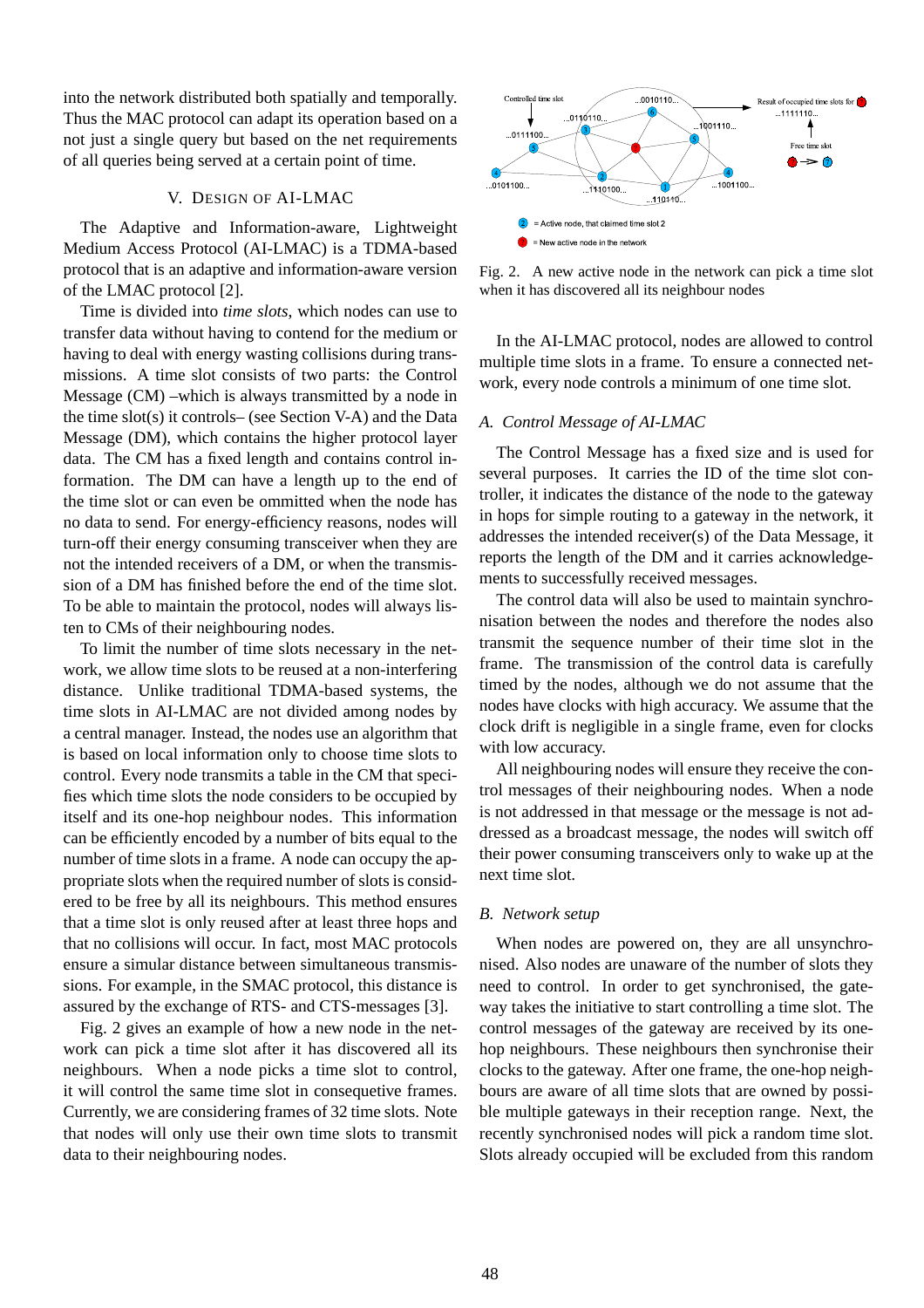slot selection process.

Once the nodes have been synchronised, the next step is to assign the right number of slots to a node depending on the expected traffic of a particular query as described in the followingsection.

For details of the support for routing to the gateway node, we refer the reader to [2]. Note that the protocol also supports ID-based routing techniques, without adoptation of the protocol.

# VI. ADAPTING AI-LMAC USING THE DATA MANAGEMENT FRAMEWORK

We now describe how AI-LMAC can adapt its operation using the information provided in the DDT. Unlike LMAC, which allows every node within the network to own only one slot [2], AI-LMAC allows a node to own multiple slots. Also, AI-LMAC is able to vary the number of slots a particular node owns depending on the amount of data that is expected to flow through it. This ensures fairness in the sense that the bandwidth allocated to a node corresponds to the traffic it is expected to encounter. For example, it would be pointless to allocate a large number of slots to a particular node that is not generating or relaying significant amounts of data.

In AI-LMAC, we assume that a parent-child relationship exists between all the nodes in the network, such that the root of the network can be considered to be the highest parent in the hierarchy. Using the DDT, every node would know how much "importance" to give every one of its immediate children.

Using the DDTs a node cannot decide by itself, how much importance it should give itself to transmit. This is because the DDTs only contain information about a node's active child information. A node is not aware of the data generated by the other children of its own parent node as they may not be in range. Thus, the parent is the only node that has knowledge of the proportion of data that will be contributed by each of its immediate children. The idea here is that if a node realises that a subset of its immediate children is going to transmit large quantities of data, then more attention needs to be paid to this particular subset of child nodes. In this case, when we say more attention, we actually refer to assigning multiple slots to a particular child.

However, even though a parent node knows which child node deserves more slots to be assigned to it, it cannot send such a rigid instruction to its children as in LMAC. This is because in LMAC, when a node performs slot assignment, it has knowledge of the slot ownership of its first and second order nodes. In this case, the parent node would not know slot ownership information about the slot assignments of its child node's second order nodes since they are three hops away.

Thus, the responsibility of the parent node is simply to "advise" the child, i.e. the parent node sends a message to every one of its children indicating the ideal number of slots that a particular node should take up under the current conditions. It is then up to the child node to follow the advice as closely as possible. This naturally depends on the number of empty slots available.

The process of giving advice starts at the root node of the tree when a query is first injected into the network. This process then percolates down the branches of the tree towards the leaf nodes. If however, the process of giving advice started at an intermediate node, this would increase the chance of performing unfair slot allocations. This is because a node assigning slots would not be aware of the bandwidth requirements of all its sibling nodes which are not within its direct range. From this argument, it is obvious that if we apply this rule repeatedly, the root node is the only node which can assign slots fairly at the beginning. We term this as *horizontal fairness* as the mechanism ensures that all sibling nodes (i.e. a the same level) under a certain parent are allocated slots fairly.

Apart from establishing a horizontal relationship between nodes, we also introduce a mechanism to include *vertical fairness*. In order to prevent buffer overflow problems, our mechanism ensures that that the total number of slots assigned to the immediate children of a certain parent node, does not exceed the number of slots owned by the parent. This reduces the likelihood of data packets being dropped due to lack of bandwidth. Furthermore, leaf nodes are prevented from being allocated excessive bandwidth using this mechanism.

Thus introducing *two dimensional fairness* ensures that the number of slots taken up by a node does not only depend on its siblings but on its parent as well.

Once a node has received the ideal number of slots it should take up, it checks to see which slots are free within its 2nd order neighbourhood and it will try to take up as many slots as advised. To ensure a balanced slot allocation between children nodes, nodes will increment the number of controlled slots in turns at a rate of one slot per frame.

# VII. EXPERIMENTAL ANALYSIS

Our framework provides a mechanism to assign more bandwidth those parts in the network that encounter more data traffic than others. In fact, the assigned bandwidth is proportional to the expected traffic. Hence our framework is able to minimise the overall *latency* in the network and the number of messages which need to be buffered in the nodes can be substantially reduced. Figure 3 presents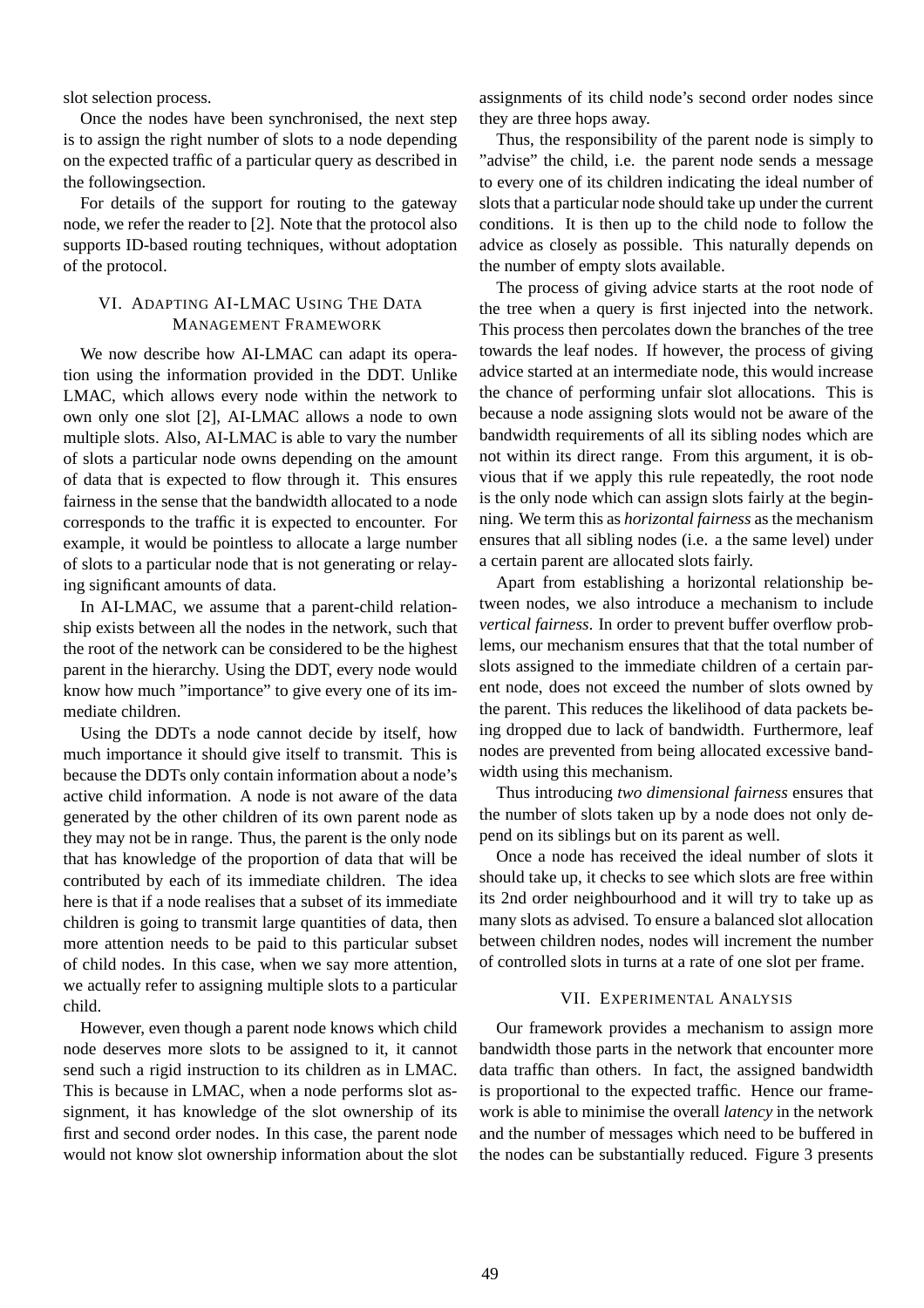## TABLE I

MAXIMUM NUMBER OF BACK LOGGED MESSAGES (WORST CASE)

| Scenario | Maximum messages |
|----------|------------------|
| 1 slot   | 105              |
| 2 slots  | 63               |
| 4 slots  | 34               |
| 8 slots  | 32               |
| 12 slots | 54               |
| 16 slots | 56               |

these measurements for the single slot scenario. These results are obtained by simulation using the discrete event simulator OMNeT++ [13]. Results are averaged over five different network topologies consisting of 49 nodes and one root. Ten different runs were carried out per topology.

In Figures 4-8, the advice for the maximum number of allowable time slots is varied from 2 to 16.

The results clearly indicate that latency is proportionally reduced with the the maximum number of controlled slots. However, this holds true only until eight slots (Fig. 6). For the twelve and sixteen slot scenarios, the number of free slots in the network rapidly decreases with every hop from the root and thus the nodes are not able to comply with the advice. Consequently, a bottleneck is created at a few hops (6 to 8) from the root, resulting in higher latency for messages created in those areas.

In this MAC protocol, nodes are able to receive up to 32 (=number of time slots) messages per frame. The number of messages that can be transmitted per frame is dependent on the number of time slots the node controls. When the number of incoming messages exceeds the number of messages that can be transmitted during a frame, the additional incoming messages have to be buffered. For each of the scenarios, we have collected data about the maximum number of messages back logged in the worst case (Table I). These results reflex the same trend as Figures 3-8. Note that in real-life implementations, the capacity to hold back logged messages will be limited due to scarce memory resources in the sensor nodes.

## VIII. CONCLUSION AND FUTURE WORK

In this paper we have described a novel MAC protocol that adapts its operation depending on the type of query injected into the network and also the type of data that flows through it. Thus unlike other conventional MAC protocols which run independently of the application, AI-LMAC is application dependent. We have also described a data management framework that helps gather data about the queries and data flowing through the network and how it is subsequently used by the MAC layer to adjust its operation.

Using a mechanism which depends on two-dimensional fairness, we have illustrated how AI-LMAC reduces both latency and back logged messages. It also handles the issue of fairness. Thus only parts of the network that need to respond to a certain query increase their level of activity. Other sections of the network remain relatively inactive.

Future research will look into methods that can be employed to improve the energy efficiency of the protocol. For instance, currently the same bandwidth is allocated for traffic both from and towards the root node. This can be improved on since data flow can be expected to be much higher than query flow. Also, instead of assigning slots randomly, we plan to minimise switching by assigning slots in a contiguous manner. We also plan to including other information in the data management framework such as data generation rates and degree of aggregation.

#### **REFERENCES**

- [1] C. Intanagonwiwat, R. Govindan, D. Estrin, J. Heidemann and F. Silva, "Directed diffusion for wireless sensor networking", *IEEE/ACM Trans. Netw.*, Vol. 11, No. 1, 2003, pp. 2-16.
- [2] L.F.W. van Hoesel and P.J.M Havinga, "A lightweight medium access protocol (LMAC) for wireless sensor networks: Reducing Preamble Transmissions and Transceiver State Switches", In: *First International Conference on Networked Sensing Systems*, Tokyo, 2004.
- [3] W. Ye, J. Heidemann and D. Estrin, "An energy-efficient MAC protocol for wireless sensor networks", In: *INFOCOM*, 2002.
- [4] T. van Dam and K. Langendoen, "An adaptive energy-efficient MAC protocol for wireless sensor networks", In: *Proc. First International Conference on Embedded Networked Sensor Systems*, Los Angeles, California, USA, 2003.
- [5] G. Lu, B. Krishnamachari and C. Raghavendra, "An adaptive energy-efficient and low-latency MAC for data gathering in sensor setworks", In: *4th International Workshop on Algorithms for Wireless, Mobile, Ad Hoc and Sensor Networks* , 2004.
- [6] A. Woo and D.E. Culler, "A transmission control scheme for media access in sensor networks", In: *Proc. of the ACM/IEEE International Conference on Mobile Computing and Networking*, Rome, Italy, 2001.
- [7] V. Rajendran, K. Obraczka and J.J. Garcia-Luna-Aceves, "Energy-efficient collision-free medium access control for wireless sensor networks", In: *Proc. First International Conference on Embedded networked sensor systems*, Los Angeles, California, 2003.
- [8] CONSENSUS homepage: http://www.ctit.utwente.nl/research/projects /national/NWO/consensus.doc/.
- [9] EYES homepage: http://eyes.eu.org.
- [10] K. Langendoen and G. Halkes, "Energy-Efficient Medium Access Control", *Embedded Systems Handbook*, Embedded Systems Handbook, CRC Press, 2004.
- [11] S. Madden, R. Szewczyk and M. Franklin and D. Culler, "Supporting Aggregate Queries Over Ad-Hoc Wireless Sensor Net-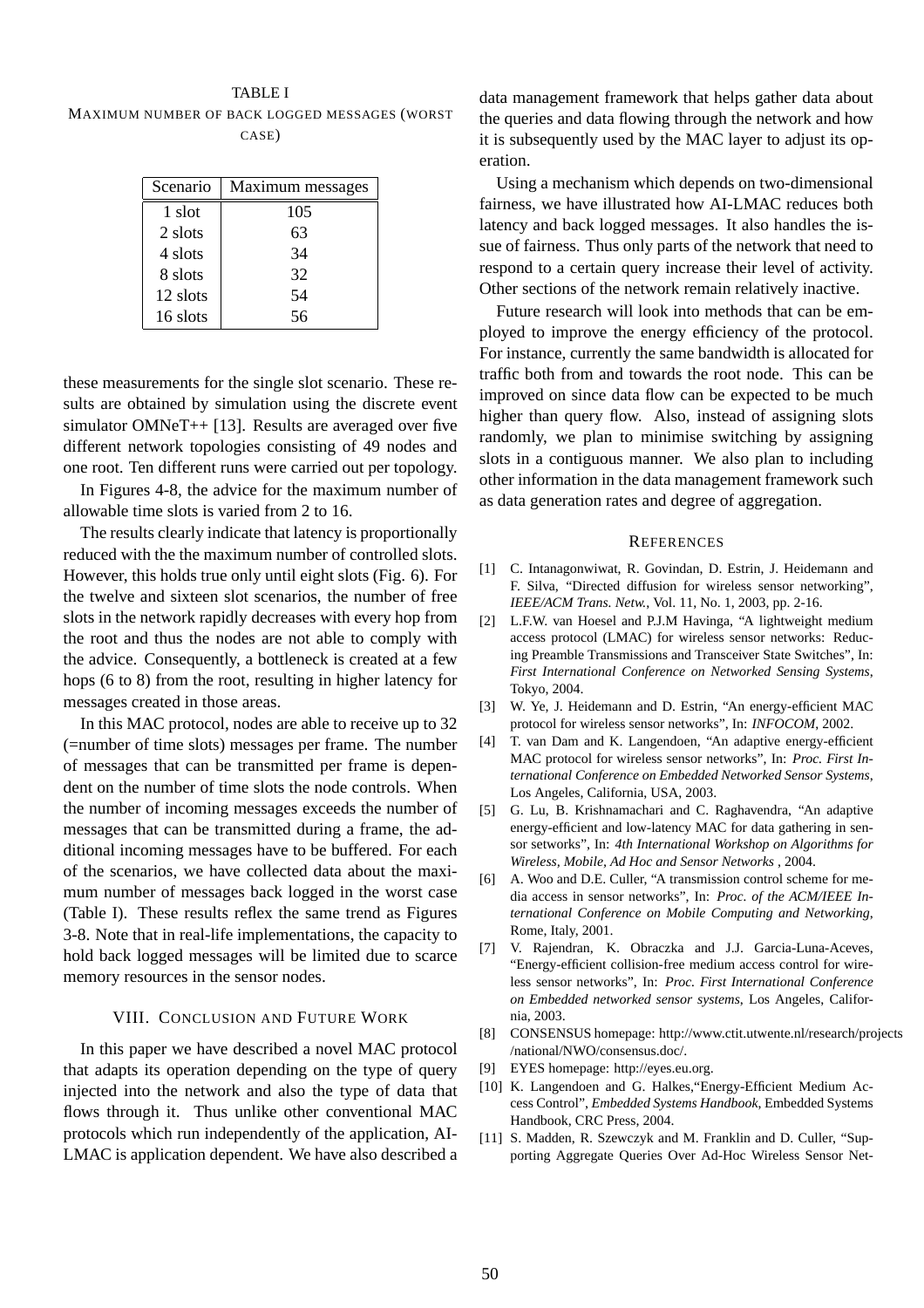works", In: *Proc. of 4th IEEE Workshop on Mobile Computing and Systems Applications*, 2002.

- [12] V.I. Zadorozhny, P.K. Chrysanthis, P. Krishnamurthy, "Framework for Extending the Synergy between MAC Layer and Query Optimization in Sensor Networks", In: *Proc. of First International Workshop on Data Management for Sensor Networks*, Toronto, Canada, 2004.
- [13] OMNeT++ discrete event simulator, http://www.omnetpp.org